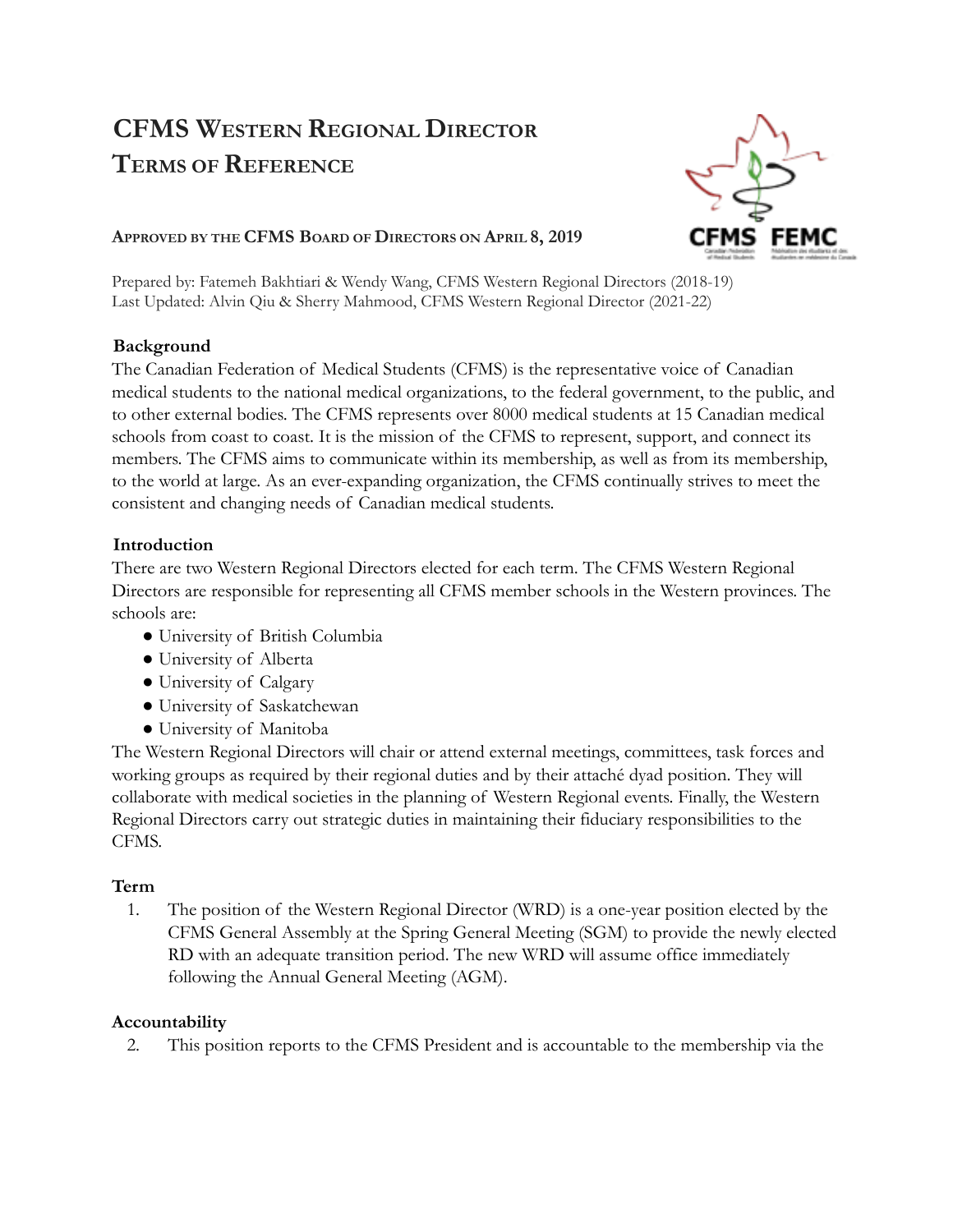General Assembly.

- 3. Positions/committees that report to this position:
	- 3.1. Relevant roundtable as per assigned dyad partnership
- 4. Each Western Regional Director works in collaboration with their assigned dyad partner to connect them with their assigned Roundtable. In certain circumstances, the Western Regional Director may take on other roles within their dyad portfolio. In those cases, they would report to their dyad partner.

#### **Responsibilities**

- 5. Connect: The Western Regional Directors will
	- 5.1. compile a post-report after all external meetings that highlights all pertinent information.
	- 5.2. facilitate teleconferences between Western Region member school presidents and CFMS representatives. The minutes of these meetings will be stored and reported to the CFMS Board when required.
	- 5.3. meet and discuss important matters with other Regional Directors and CFMS Board members during monthly teleconference calls, tri-annual in-person board meetings, and during the bi-annual CFMS General Meetings.
	- 5.4. fulfill their attaché dyad position in chairing the respective portfolio's roundtable to enable bilateral communication with representatives from every CFMS member school.
	- 5.5. foster strong relationships and open communication with Western Region medical students and medical student societies in the Western Region.
	- 5.6. make themselves available to connect with medical students from member schools to provide guidance and support to the best of their ability.
	- 5.7. prioritize and promote diversity and equity in all aspects of Federation business. They must aspire to provide a safe, supportive and inclusive community for all members, volunteers, staff and partner organizations.
- 6. Support: The Western Regional Directors will
	- 6.1. provide support and guidance for their assigned attaché dyad positions and fulfill the role of dyad partner in their absence.
	- 6.2. execute certain operational tasks as directed by the CFMS President.
	- 6.3. support the organization of the annual Western Medical Schools Conference.
		- 6.3.1. communicate and liaise with Medical Society Presidents in the Western Region in the completion of presentation material.
		- 6.3.2. maintain follow-up on pertinent issues with the various deans of the Western region medical schools throughout the year.
	- 6.4. lead the organization of the AGM and/or Spring General Meeting when held in the Western Region.
	- 6.5. ensure adequate transition of the incoming Western Regional Directors following elections at the AGM.